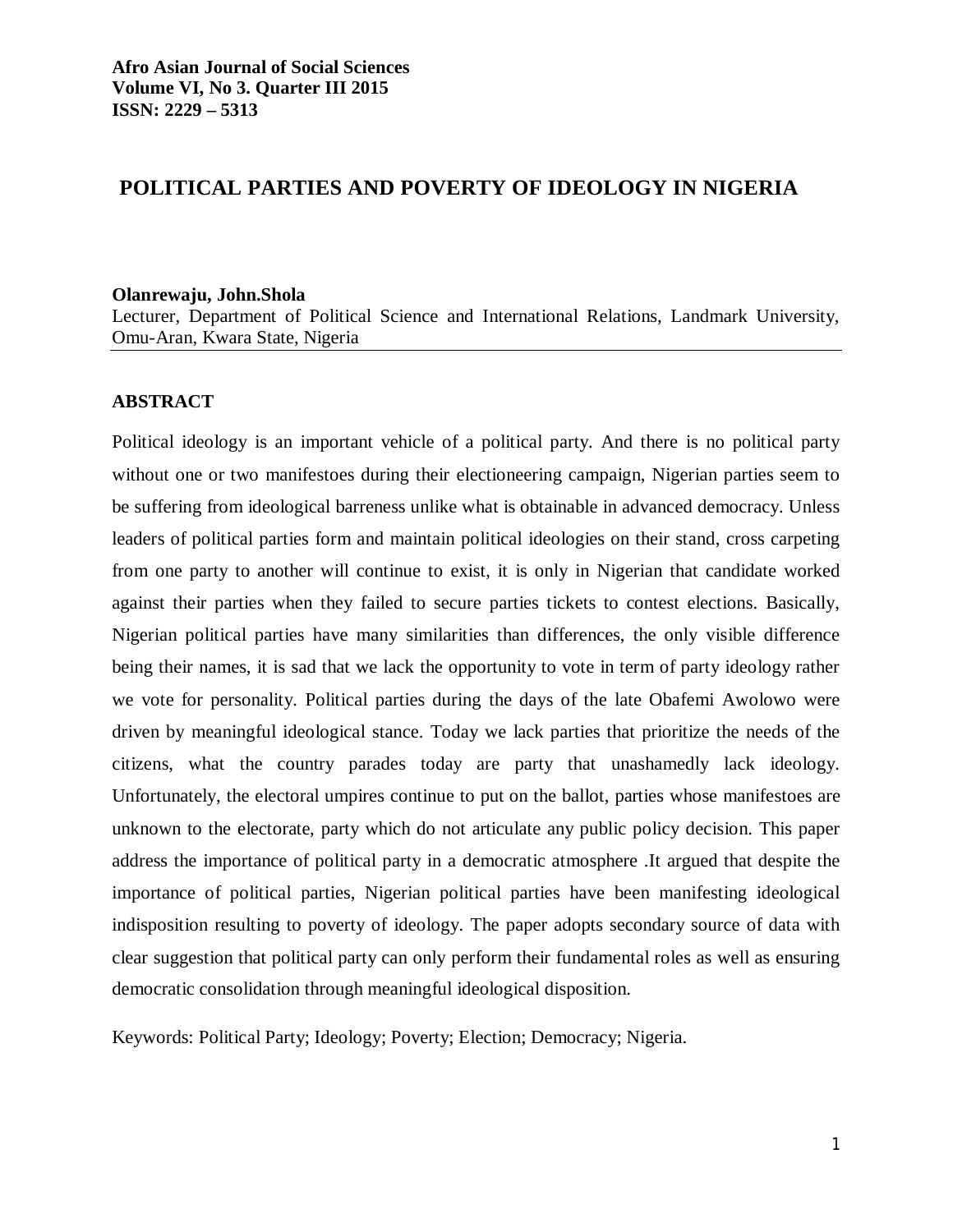#### **INTRODUCTION**

With the spread of democracy in Africa and Nigeria in particular, the formation of political parties have gathered more momentum. Political party is sin qua non to electoral democracy and one of most complex and critical institutions of democracy is political party. The decades of 1990s witnessed what Huntington called the third wave of democratization for Africa (Omotola, 2009: 1), political parties are makers of democracy and neither democracy nor democratic institutions are thinkable without political parties. The functions and responsibilities of political parties in a democratic society cannot be over-emphasized. In fact political parties are not just serving as platform for electing public office holders but also performing the roles of opposition as well as watchdog to the government of the day. They not only perform functions that are government related, such as making government accountable and exercising control over government administration; and electorate related functions such as political representation, expression of people's demand through interest articulation and aggregation as well as structuring of electoral choices; but also linkage related functions, playing an intermediary and mediatory role between the government and the electorates.

Unarguably, political party is a fundamental political institution in the actualization of democratic regime and the major concern now is to examine the determination of the extent to which political parties in Nigeria contribute in the consolidation of our nascent democracy through ideological disposition. However, the role of political parties in the emergent political experiments in the country has raised more questions than answers. One can easily pose the questions; does political party in Nigeria have ideology at all? Nigeria's political parties have many similarities than differences, the only visible difference being their names. It is sad we lack the opportunity to vote in terms of party ideology rather; we vote for personalities. This is because the best they could do in the absence of party Ideology is to look for the candidate of their choice. Political parties during the days of the Late Chief Obafemi Awolowo's Action group (AG), for instance, were social democrats, and when you voted AG, you would be sure to access free education if the group won the election. Today we lack parties that prioritize the needs of the citizens. The conflict between All Progressives Congress (APC) and Peoples Democratic Party (PDP) is a reality check about our political status as a country. The poverty of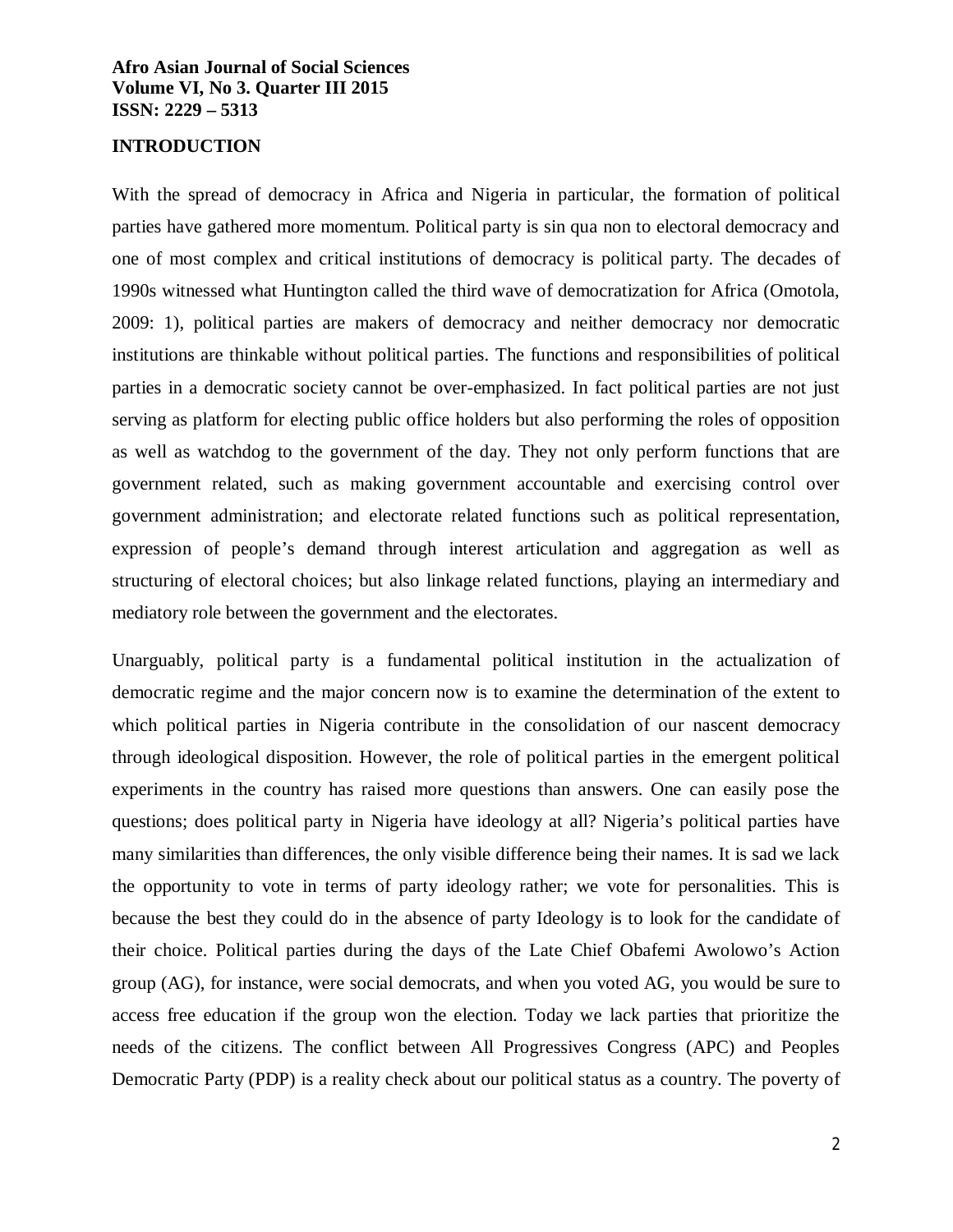ideology has been spreading like hurricane in Nigeria since the inception of the fourth republic. When individuals that make up parties in Nigeria are not driven by any political ideology then the issue of party ideology becomes a mirage. People are desperate to achieve their political objectives at the detriment of ideology; politicians change parties almost on daily basis. The case of former president Atiku has been generating sleepless night among the scholars and keen watchers of Nigerian political happening; he has demonstrated high level of indispline, lack of ideological disposition right from 2007 till date (Oyenuga, 2014:12), the recent concluded 2015 general elections was another clear demonstration of poverty of ideology.

Immediately after the emergence of General Mohammed Buhari as the new President of Federal Republic of Nigeria, thousands of people if not millions have changed from People Democratic Party to All Progressive Party not only that, within the All Progressive Party now there are five blocs with their divergent opinions and background that cannot make the party to be driven by any meaningful ideology. We have five governors who defected from PDP to APC because of their egocentric and ethnic chauvinism, former members of CPC as well as ACN, ANPP and some members of APGA. Even if all these individuals have any ideology to dispose it will definitely result to ideological collision because there were no basis and proper marriage between the defectors and the new party.

The recent National Assembly elections that produced Bukola Saraki and Ekeremadu as the senate president and deputy senate president respectively was another testimony of poverty of ideology in Nigeria. The current senate president of the National Assembly emerged through the support of opposition party, the senate president could not be regarded as a loyal member of the party because of his 50 percent in PDP and 50 percent in APC (The Nations2015:10). From whatever perspective one looks at it, the reality of political life across political systems, developed or developing, is the fact of multiple political options from which inevitably, choice (s) must be made. At such critical crossroads, ideology provides a reality guide for appropriate action. Philip W. Shilvely posits that ideology is useful to people both for their own personal ease and satisfaction and for their public political activities. At the individual level, ideology helps to make sense reasonably easily and quickly of the varied political questions that come to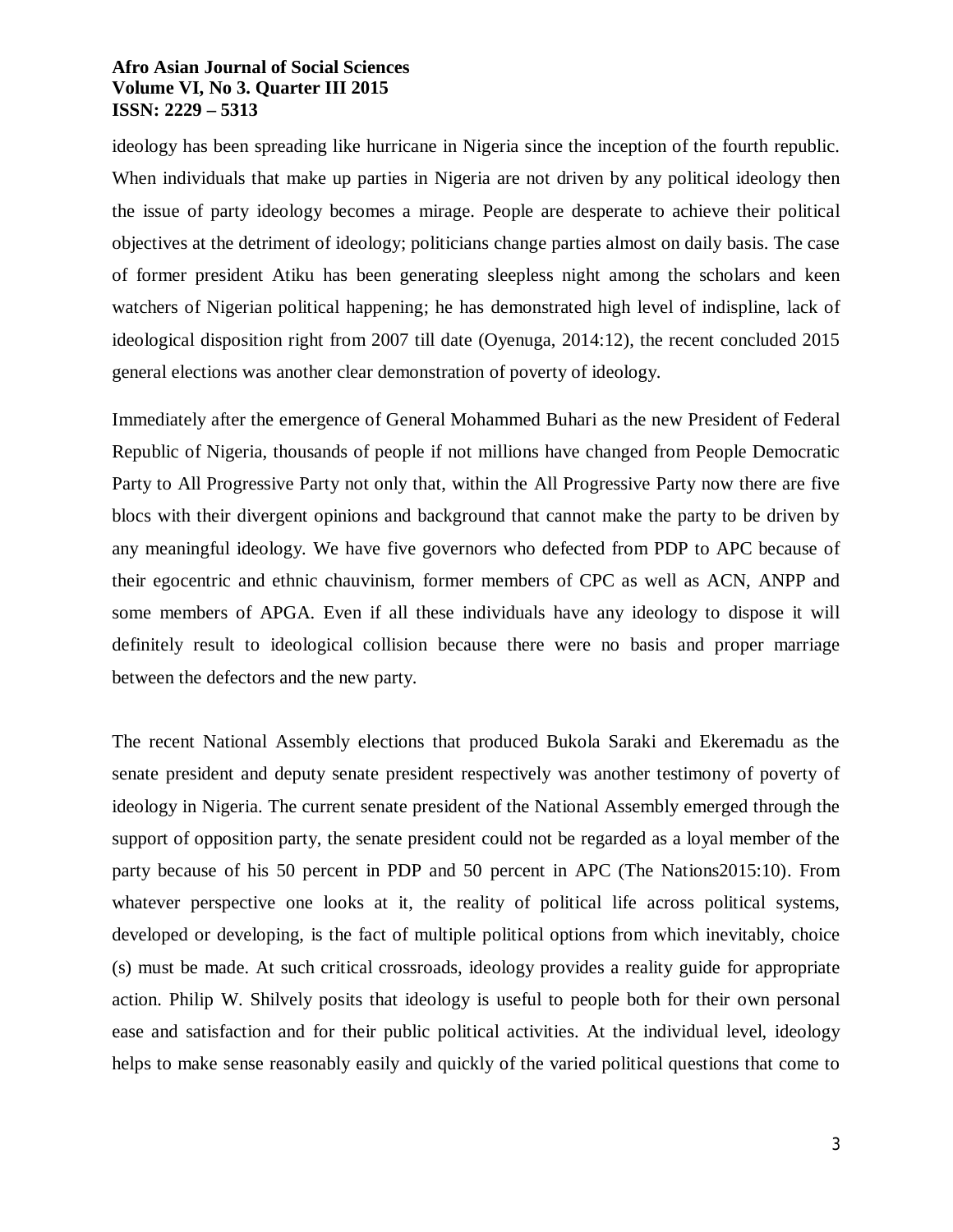one's attention in term of public utilities, it helps people to make persuasive arguments convincingly to enlist popular support for a given public policy.

## **POLITICAL PARTY IN PERSPECTIVES**

Political party is a popular concept in a democratic environment and is the only yardstick to elect people into various public offices. A political party is defined as an organised group of people with at least roughly similar political aims and opinions that seeks to influence public policy by getting its candidates elected to public office Ogunlade, 2013:12), Parties tend to be deeply and durably entrenched in specific substructures of the specific society in a sustainable and well functioning democracy. They can link the governmental institutions to the elements of civil society in a free and fair society and are regarded as necessary for any modern democratic system.

Political parties perform key tasks in a democratic society, such as

- 1. aggregating and articulating needs and problems as identified by members and supporters
- 2. socializing and educating voters and citizens in the functioning of the Political and electoral system and the generation of general political values
- 3. balancing opposing demands and converting them into general policies
- 4. Activating and mobilizing citizens into participating in political decisions and transforming their opinions into viable policy options
- 5. Channeling public opinion from citizens to government

Political parties are often described as institutionalized mediators between civil society and those who decide and implement decisions. By this, they enable their members' and supporters demands to be represented in parliament and in government. Even though parties fulfill many vital roles and perform several functions in a democratic society, the nomination and presentation of candidates in the electoral campaign is the most visible function to the electorate. A political party is a political organization that typically seeks to attain and maintain political power within government, usually by participating in education outreach or protest actions.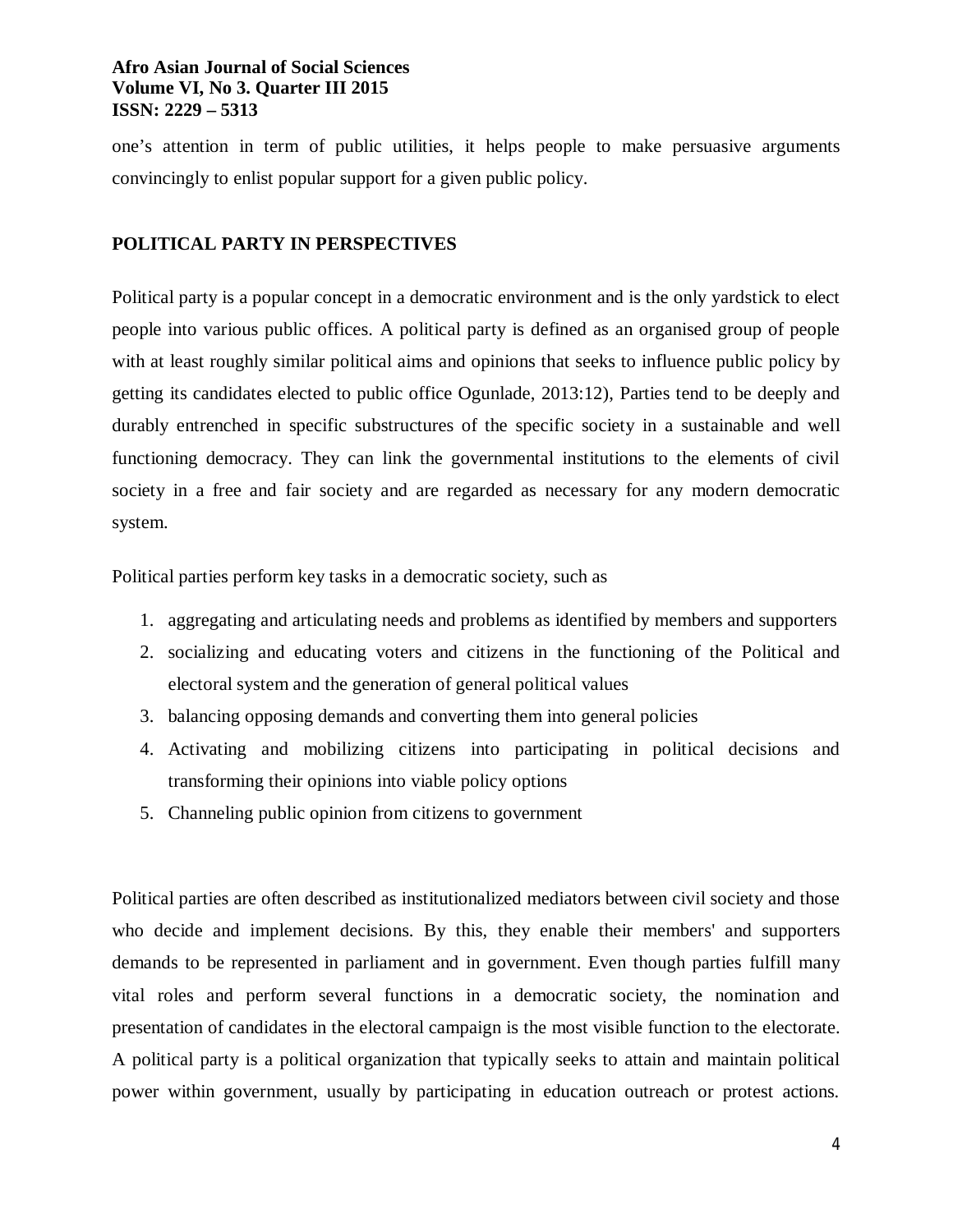Parties often espouse ideology or vision bolstered by a written platform with specific goals, forming a coalition among disparate interests. Political parties are funded by contributions from party members, individual and organizations which share their political ideas or who stand to benefit from their activities or governmental public funding. Political parties and factions, especially those in government, are lobbied vigorously by organizations, business and interest groups such as trade unions. Money and gifts to a party, or its members, may be offered as political parties are funded by contributions from party members, individuals and organizations which share their political ideas or who stand to benefit from their activities or governmental public funding. Political parties and factions, especially those in government, are lobbied vigorously by organizations, business and special incentives. Some countries provide both direct and indirect public funding to political parties. Funding may be equal for all parties or depend on the results of previous campaigns or the number of candidates participating in an election. Frequently parties rely on a mix of private and public funding and are required to disclose their finances to the Electoral Management Body. The Emblem of socialist parties is often a red rose held in a first. Communist parties often use a hammer to represent the worker, sickle to represent the farmer, or both a hammer and a sickle to refer to both at the same time but reverse is the case in Nigeria. To perform the above mentioned tasks and functions, political parties and citizens need some rights and obligations guaranteed or ruled by constitution or law. These include

- Freedom of organization
- Freedom to stand for election
- Freedom of speech and assembly
- Provision of a fair and peaceful competition
- Mechanisms of plurality
- Inclusion in the electoral process and contacts with the EMB
- A level playing field and freedom from discrimination
- Media access and fair reporting
- Transparent and accountable political finance

The internal functioning of individual political parties is to some extent determined by forces that are external to political parties, such as the electoral system, political culture, legal regulations,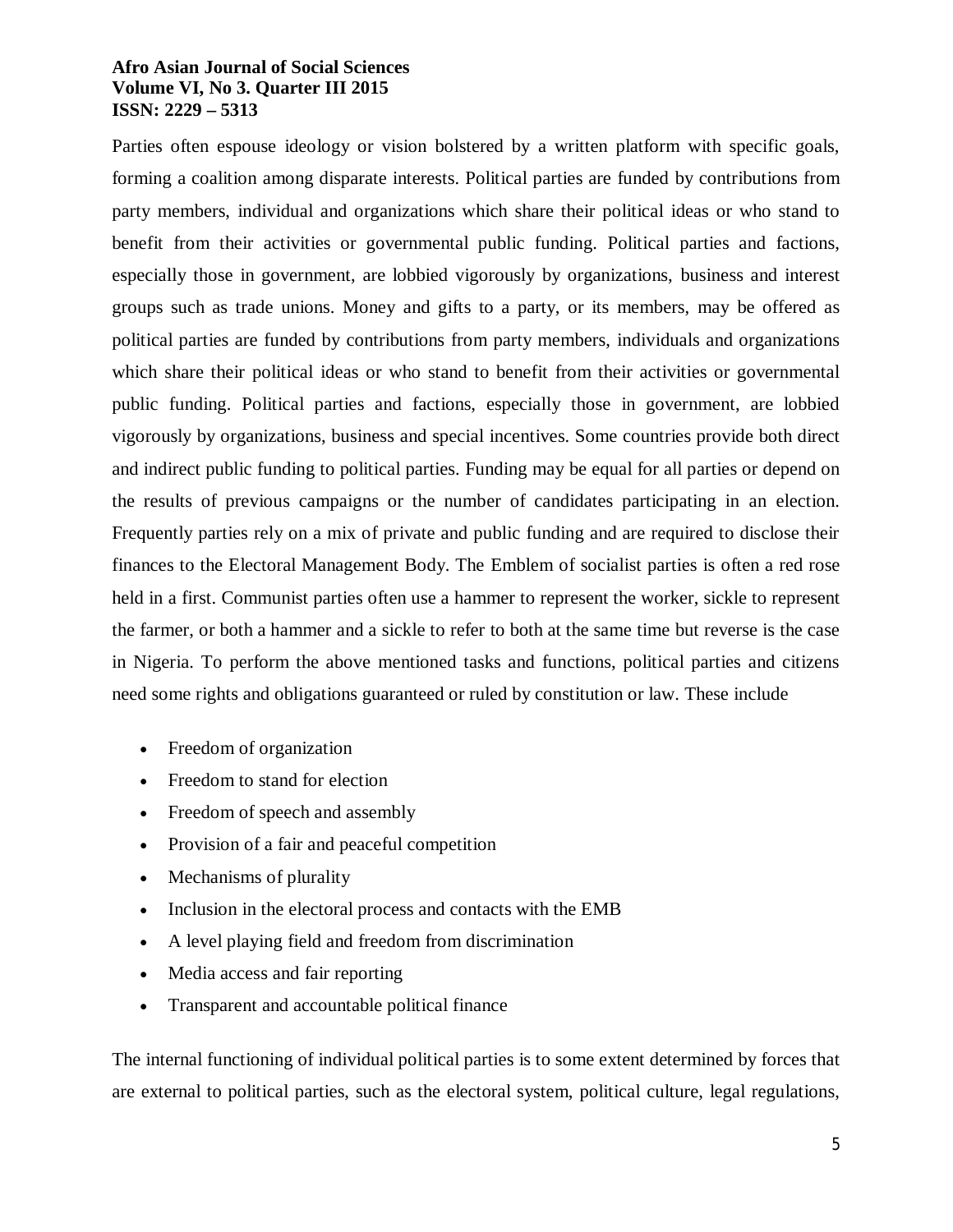etc. However, internal processes of political parties, such as the personality of leaders and staff, the ideological foundations, party history, and internal political culture are considered to be even more influential on the internal functioning. If a political party would like the democratic principles of electoral politics to be applied within the party, they may consider practices like Internal information and consultation processes, internal (formal or informal) rules and structures for the organization and decision-making within the party, and transparency in the party's functioning at all levels. Party members may also take on more formal roles in decision-making like participating in internal elections for Leadership positions or in selecting the party's candidate(s) in the upcoming elections. Many parties also work actively to enhance the role of traditionally under-represented groups in their parties.

#### **Academic Freedom**

Academic freedom is the freedom of teachers and students to study and pursue knowledge and research without unreasonable interference or restriction from law, institutional regulations, or public pressure. Its basic elements include the freedom of teachers to inquire into any subject that evokes their findings to their students, colleagues, and others; to publish their data and conclusions without control or censorship; and teach in the manner they consider professionally appropriate for students, the basic elements include the freedom to study subjects that concern them, to form conclusions for themselves, and to express their opinions. In reality, however, this is seldom the case. Perhaps due to the shallowness of democratic roots especially in the developing countries, other forces of identity particularly ethnicity and religion would appear to have taken the place of ideology. (Omotola, 2009:12),The rising influence of money politics represents another crucial limiting dimension. The fundamental question is this? What is the situation for Nigeria? Put differently, do Nigerian parties have ideology? How has its ideological condition shaped and influenced the course of party politics in the country. The central argument of this paper is to critically engage these questions with a view to suggesting ways of restructuring the consciousness of Nigerian parties with regard to the centrality of ideology to party activities and effectiveness.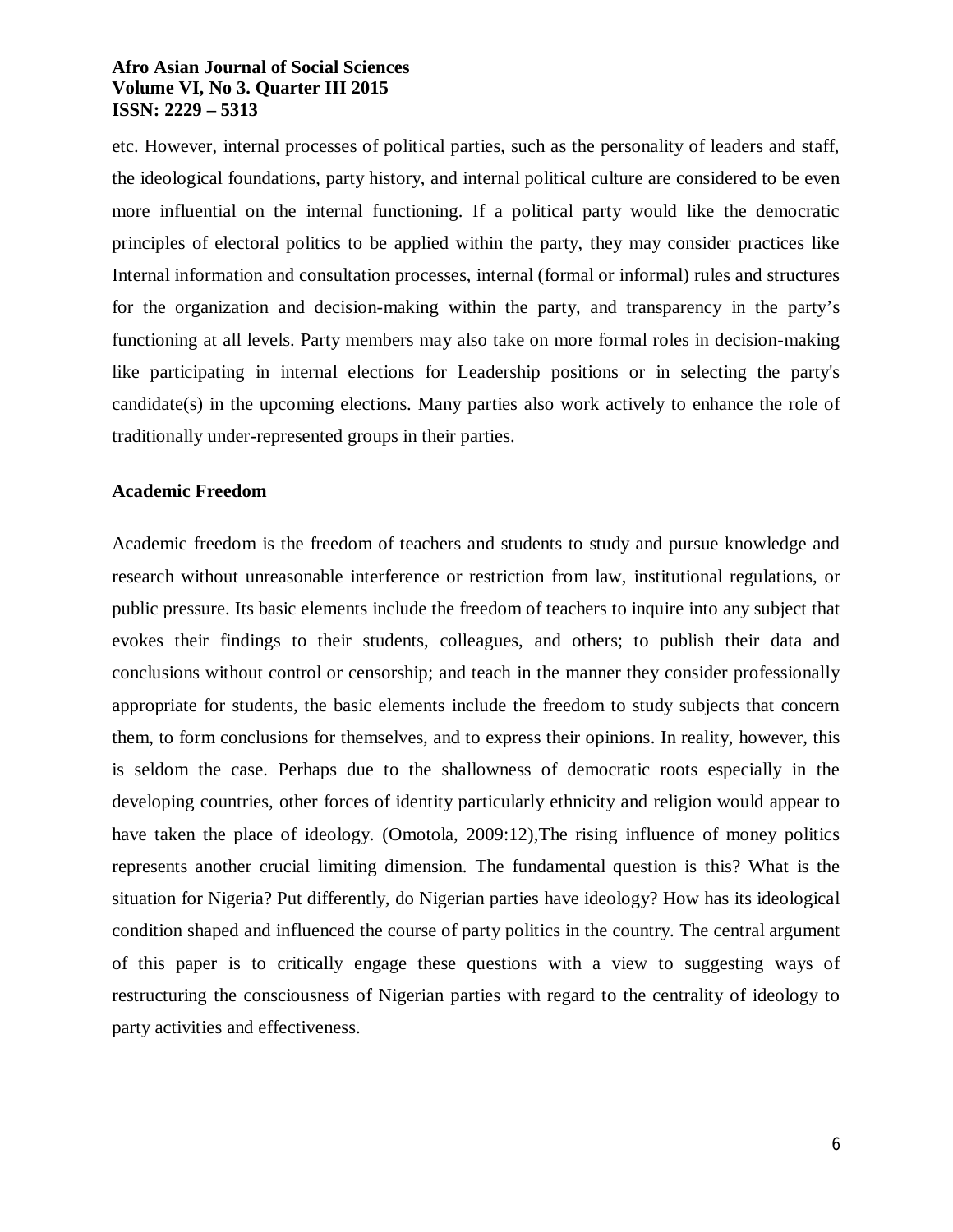#### **PERSPECTIVES IN IDEOLOGICAL BASED PARTY**

Ideology is very crucial aspect of politics, not only serving as a cognitive structure of looking at society generally and providing a perspective formula, it also serves as a guide to individual action and judgment(Dosumu,2015) ,ideology is also a powerful instrument of conflict management, self-identification. In fact, ideology is an engine room of any political party. The success of any political party is determined by the degree of political ideology especially in advanced democracy (Dilly, 2005:12). This issue of ideology has been so central to the activities of political party across the time and space, ideology has been regarded as the durable convictions held in common by party members in respect to the most desirable form, institutions, spirit and course of action of the state determines the natural attitude of a party towards every public question. (Iyare; 2003:12) Instead of ideological identification, Nigerian political parties have been found to mobilize and associate on ethno-religious basis, which has had serious debilitating effect on the polity. Ethnicity and religion have acquired divisive character in Nigeria and have been largely unhelpful in the quest for democratic consolidation in Nigeria. (Dosunmu, 2015:5) , lack of political ideology by parties plying the Nigeria political routes have denied the country serious gratifications which can help in the development of her democratic infrastructure and consolidation. Political ideology helps people to make persuasive arguments convincingly to enlist popular support for a given public policy (Omotola,2009:617),ideology is an indispensable element of politics, it does not only serve as a major instrument of convincing the electorates ,playing major role in the acquisition, but also functions as political lifeline for the animation of politics. Nigeria journey to civic culture which is the fastest route to democratic consolidation has been lengthened rather unnecessary by non-ideological political space. Ideology enriches the content of politics and as such help in the development of discursive democracy.

The availability of manifestoes by political parties means that electorate can take parties on national issues and would help determine their choice of party to vote for in elections, parties and their manifestoes need to espouse the ideology on which they plan to run government in order to give the electorate a clear picture of where the country is heading and decide whether or not to work in that direction (Okoosi-Simbine, 2005),lack of manifestoes and culture of debate in a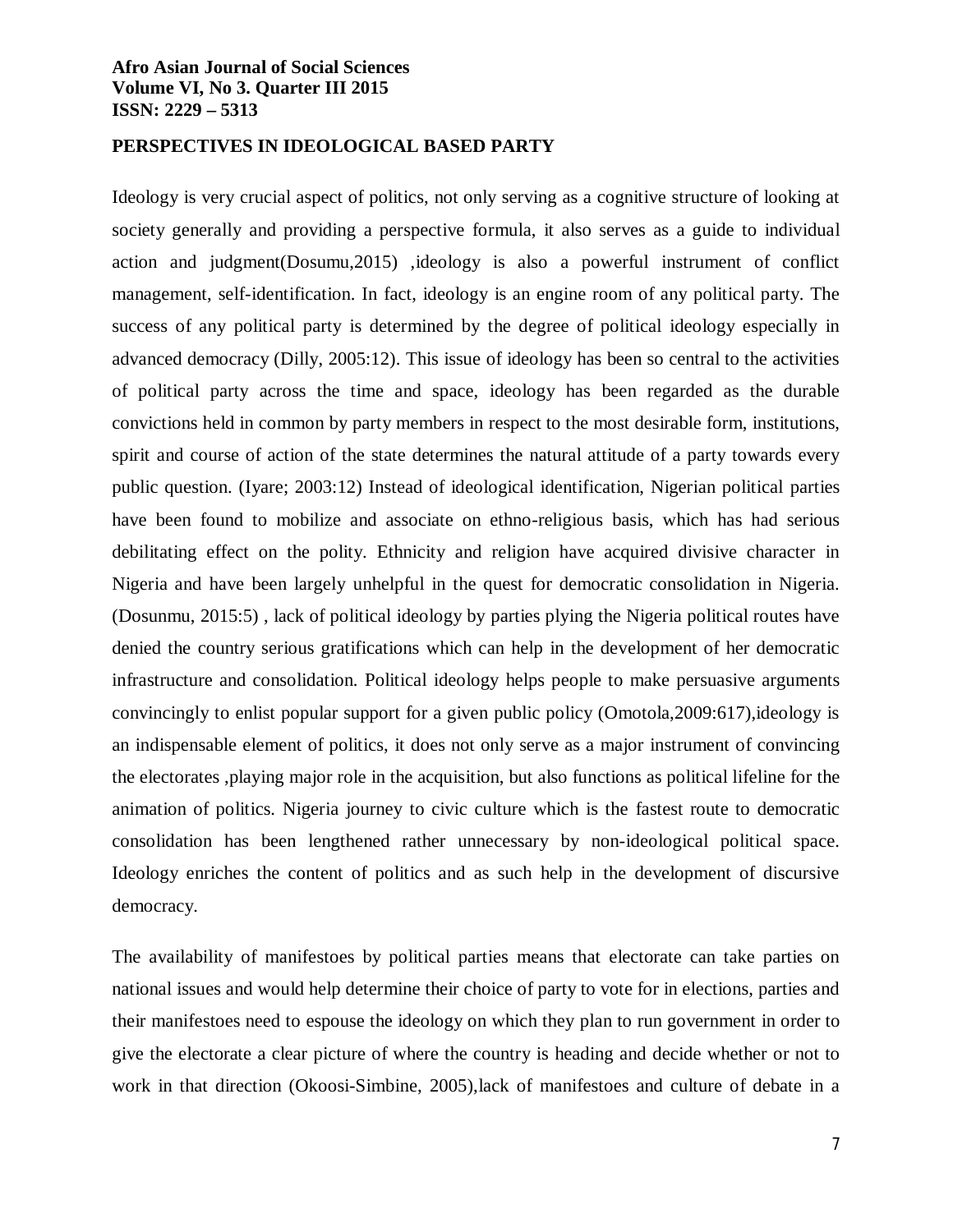democracy is slow poison that would kill the system in due course, manifestoes provide the yardstick for measuring the performance of political parties and help election to fulfill its reward mandate.

In a democratically matured climes, political ideologies are the oil that grings the wheels of successful political parties and their activities. Ideologies serve as the roadmap that guides a party's quest for control of the apparatus of government.

Ideologies act as a recipe for dishing out piquant manifestoes to the electorates in a bid to get their votes during election. Ideology functions as a means of self-identification, as an instrument of conflict management, as a prescriptive formula and as a mobilization and unifying force. Nigerian parties, despite their pretence through party manifestoes, do not have clear cut political ideologies (Omotola, 2009:6270), consequently, the parties have found it extremely difficult to emphasize politics of issue. Rather, their mobilizations of population forces have been largely driven by ethnicity, religion and influence of money politics. These forces, more than anything else, also determine the pattern of electoral victory of the parties.

In a nutshell, the poverty of political ideology that has come to envelop Nigerian parties over the years, coupled with its attendant crisis and contradiction, has been of dramatic effect not only on the parties, but also on the entire project of national rebirth, integration and sustainable democracy and development. Right from independence, the country has had political parties with ill-defined ideological, rather than improving on the structure of our established political parties, they have continued to diminish political parties in the country (Simbine, 2005:24).Similarly, Political ideology is a certain ethical set of ideas, principles, doctrines, myths or symbols of a social movement, institution, class, and or large group that explains how society should work, and offers some political and cultural blueprint for a certain social order. A political ideology largely concerns itself with how to allocate power and to what end it should be used. Some parties follow a certain ideology very closely, while others may broad inspiration from a group of related ideologies without specifically embracing any one of them. Not only that, political ideology are set of basic beliefs about the political, economic, social and cultural affairs held by the majority of people within a political party. Political ideology is a set of opinion or beliefs of people within a political party, is just like a mandate of political party that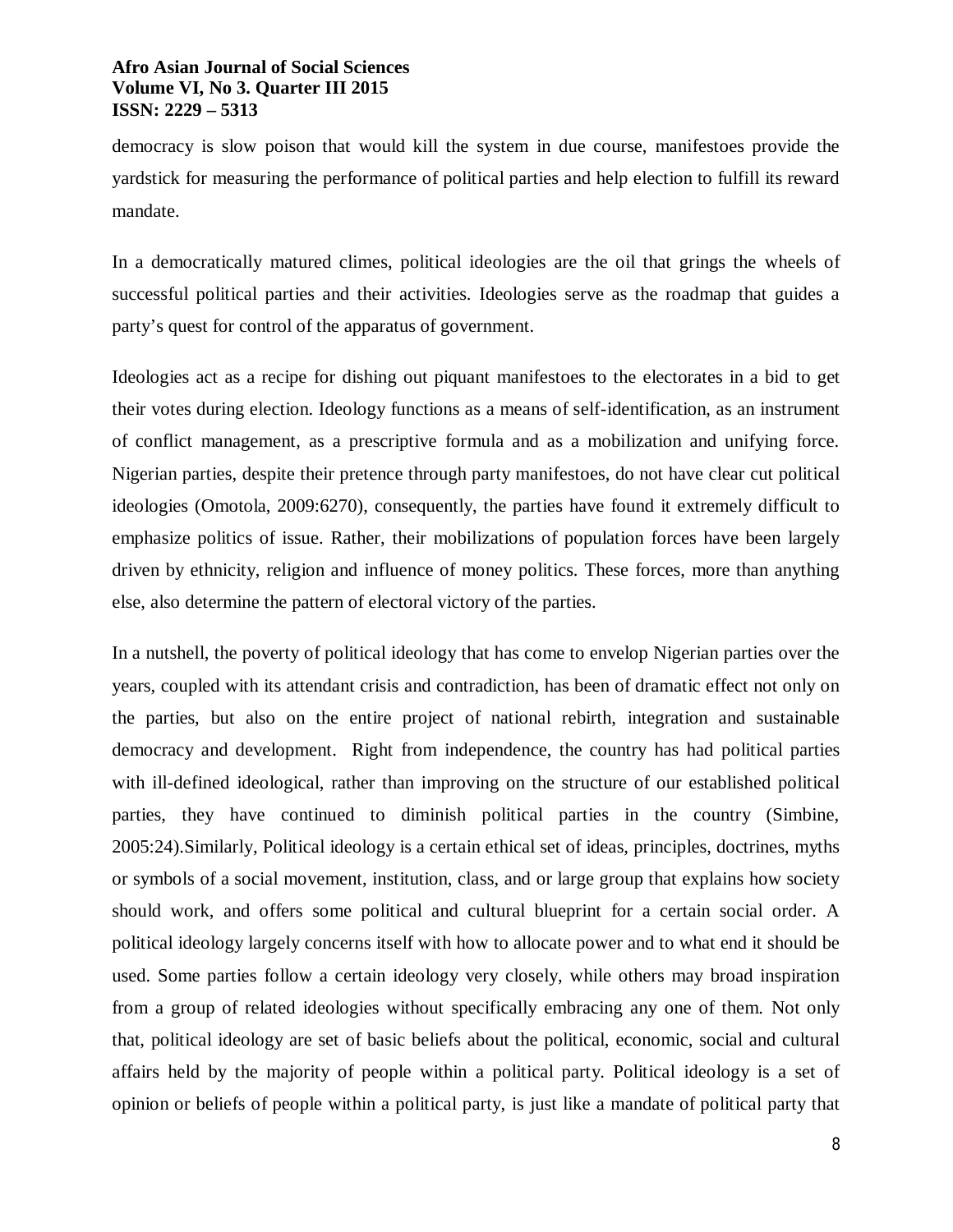reflects the agendas, manifestos as well the programs of the party. The recent activities of political parties in Nigeria represent total betrayal to the original principle of political ideology and one is tempted to ask whether Nigerian political parties have any ideological dispositions at all? This is because Nigerian elections, electoral campaigns on the basis of ideology and issues of importance in the polity have been scare, the politics of 'do or die 'has become a dominant factor in Nigerian politics rather than the debate of the most important issues in governance.

#### **NIGERIAN POLITICAL PARTIES IN HISTORICAL PERSPECTIVES**

Political parties have suffered a chequered history in Nigeria. Right from the adoption of the Clifford Constitution of 1922, the Nigerian political space has been littered with the emergence of political parties in each of the epochs that have come up in the close to one hundred years of party politics in the country.(Dosumu,2015:1).The foundational developmental circumstance of party in Nigeria is colonial rule and the opposition to it by the country's nationalist movement, which transmuted into political associations to contest for legislative elections as the country progressed between 1922 and 1960.(Adele,2011:2), from non representative government to independence, under competitive party and electoral politics. Ngou (1989) estimates that including the three major political parties, a total of fifteen others contested the critical election of 1959, the more prominent of the parties in this emergent multiparty system between 1922 and 1960 were the Nigerian National Democratic Party (1923), the people Union (1923), Union of Young Nigerians (1923) , the Nigeria Youth Movement 1937,the national council of Nigeria and Cameroons (1944). The Northern Elements Progressive Association 1945,the Northern peoples's Congress 1951, the United National Independence Party 1953,the United Middle Bet Congress 1955 formed through the merger between the Middle Belt League 1950 and the Middle Belt People's Party 1953, Bornu Youth Movement 1956,Dynamic Party 1955, and the National Democratic Party of Nigeria and Cameroon 1958( (Hodgkin,1961:195) Omotola in his work on the origin of political parties in Nigeria traced the emergence of political party to 1923 following the introduction of the elective principle by the Clifford constitution, Nigeria parties had very limited and self-serving objectives(Omotola,2009:620), when the first political party in Nigeria, the National Democratic Party (NNDP) was formed in 1923, under the leadership of Herbert Macaulay, its activities were restricted to contesting elections into the Lagos city council for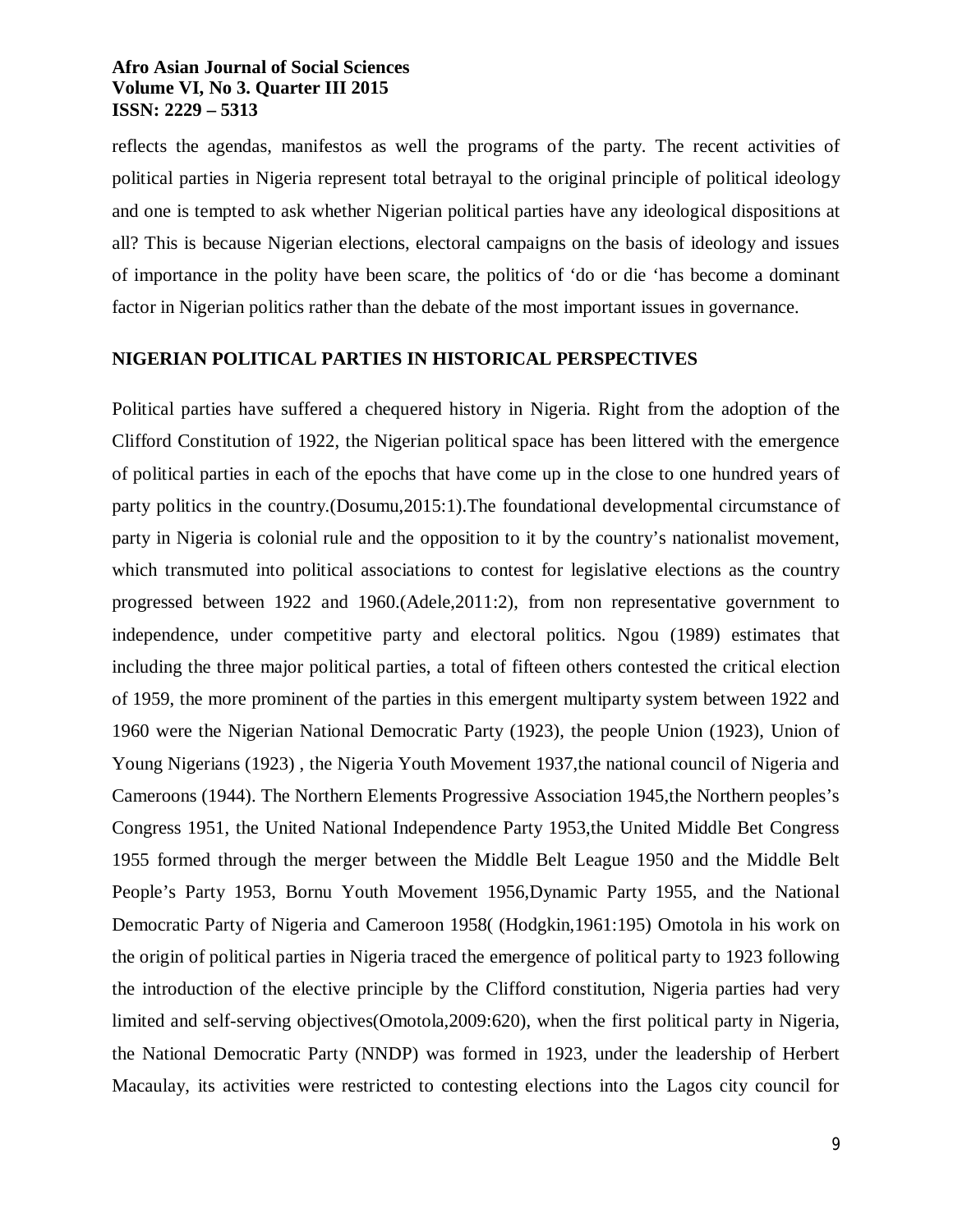years, the UNDP was hegemonic in its dominance in electoral politics in the country, this was to be challenged by the Lagos Youth Movement-later Nigerian Youth Movement (NYM) –formed in 1934 and defeated the NNDP for three seats allocated to Lagos that year(Adele,2011:10). By 1944, the increasing tempo of nationalist agitation had resulted in the formation of another political party-the National council of Nigeria and Cameroon (CNCN), under the leadership of Herbert Marcaulay and later Nnamdi Azikwe (Omoiya,2012)This was followed by the transformation of the Egbe Omo Oduduwa, a Yoruba socio-cultural organization into a political party, the Action Group in 1950 under the leadership of Chief Obafemi Awolowo and the Northern People Congress NPC in 1959 with dominance in the northern region.(Dudley,1973),by 1951, a breakaway faction of the NPC consisting mainly of radical youth based in Kano formed the Northern Element Progressive Union (NEPU).These parties dominated the political landscape of the country particularly in their respective regions towards independence and the First Republic (Dudley,1973).The period of second republic witnessed the emergence of more political parties; there is no significant difference with what obtained under the first Republic.(See Osaghae,1998), what happened was the reincarnation of parties of the First Republic under different nomenclatures with some additional parties like National Party of Nigeria (NPN), the Unity Party NPP replacing the NPC, AG and NCNC, respectively. Others were the people's Party (GNPP), and later Nigerian Advance Party NAP, which was registered in 1982, after failing the first round in 1978. These were the major parties in the Second Republic. With the abortion of Third Republic, there was a fundamental change in the mode of party formations in Nigeria.

There were Social Democratic Party (SDP) and National Republic Convention NRC and with the annulment of June 12 1993 presidential election by the military regime of General Babangida made the activities of political; parties during this period to be more myopic in nature (Jame, 2007;12)With political transformation from military autocracy and absolutism to civilian government in 1999 the country has witnessed another dimension of party formations. Initially, three political parties were formed; People Democratic Party, PDP, the All peoples Party APP, later All Nigerian People Party ANPP and the Alliance for democracy AD were registered by the Independent National Electoral Commission INEC. (Omoiya, 2012:10). By December 2002, the number of registered parties rose to thirty 30, while additional three political parties were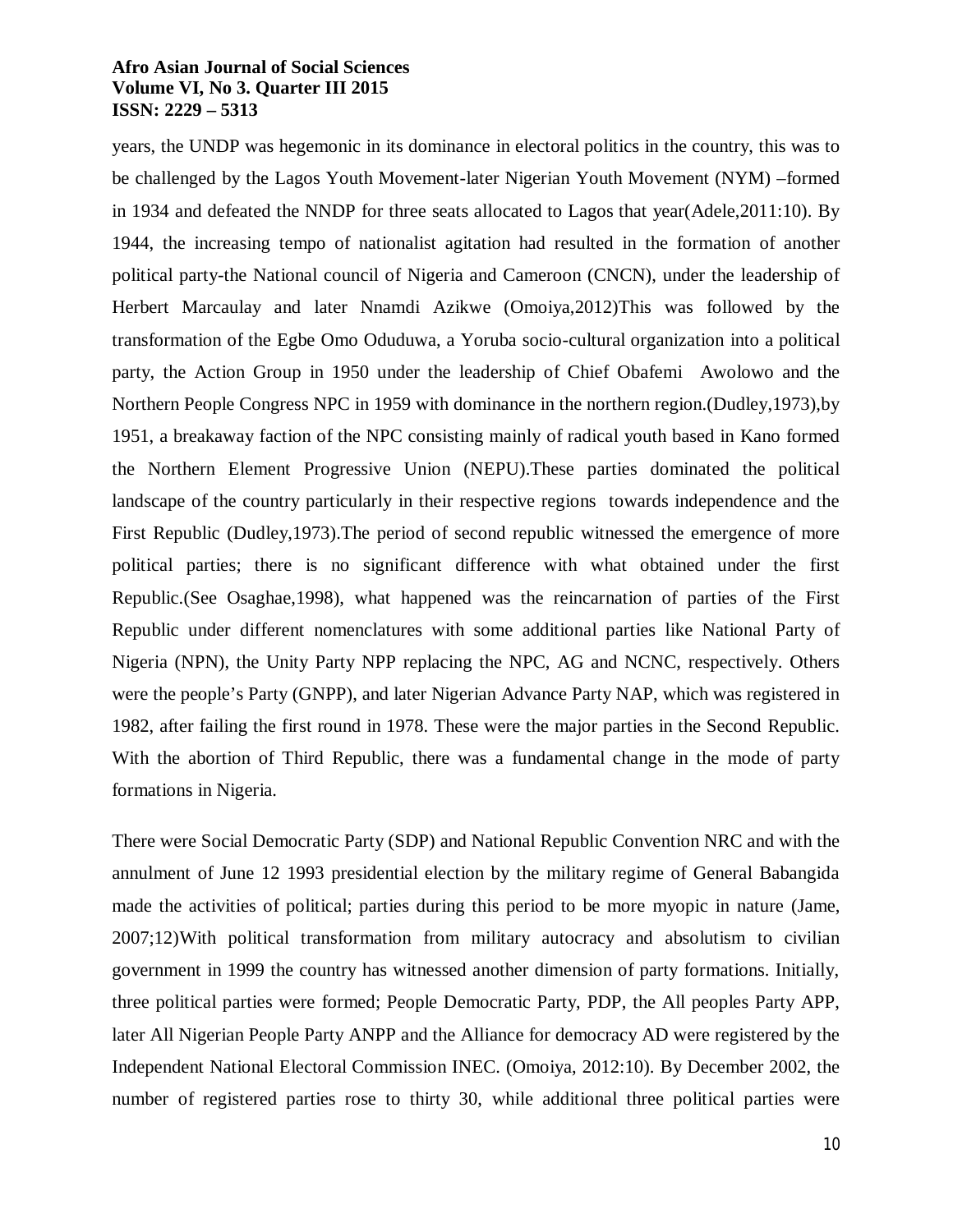registered in January/February 2006(Momoh,2005),the formation of political parties during the fourth republic has become unimaginable and the process is still ongoing. The era of fourth republic witnessed unprecedented number of political parties as there are over 60 political parties in the countries (Dosunmu,2012:12), but notable among them are People Democratic Party who has been producing presidents at the federal level since 1999 as well as majority of governors at the state level. In 2013 All Progressive Congress was formed, an alliance of four opposition parties, the Action Congress of Nigeria, the Congress for Progressive Change, All Nigerian Party and the All Progressive Grand Alliance.(Stanley,2015:10)

Furthermore, scholars have continued to criticize the lack of ideologies held by political parties, the People's Democratic Party PDP are described as a fractious and ideologically inarticulate congeries of politicians (Suberu,2007:101). Whilst the All Progressive Congress (APC) has been described as participating in political prostitution ( Soyinka,2014).Nigeria as a country has been experimenting poverty of ideology, Nigerians are tired of ideologies on the pages of newspapers as well the those stipulated in the party's constitution without any practical disposition. Political parties in Nigeria right from the inception most especially the current republic have embraced poverty of ideology, lack of internal democracy as demonstrated by PDP in their recent primaries across the country which has not provided full blown internal democratic practice within the party. Also, if parties of previous republics were found wanting on ideological stance and commitment those of the Fourth Republic are obviously worse.

## **RELATIONSHIP BETWEEN IDEOLOGY AND POLITICAL PARTY**

Ideology has been regarded as the most important vehicle of any political party and the absence of ideology in Nigerian parties is of great concern. (Olaitan, 2014:2). Political parties are no longer after the doctrine, myths or beliefs; they refuse to offer anything special to differentiate them from other parties. (Omoiya, 2012:12) Interestingly, Nigeria political parties have many similarities than difference, the only difference being their names, logo, people don't go to polling unit with the mind of casting their vote base on party ideology because of lack of substantial political ideology and this factor is aiding the phenomenon of election deviation and vote buying (Ojo,2007:13) .Unlike what is applicable in advanced democracy, party ideology is one of the major determinants for the electorates to select the candidate of their choice for any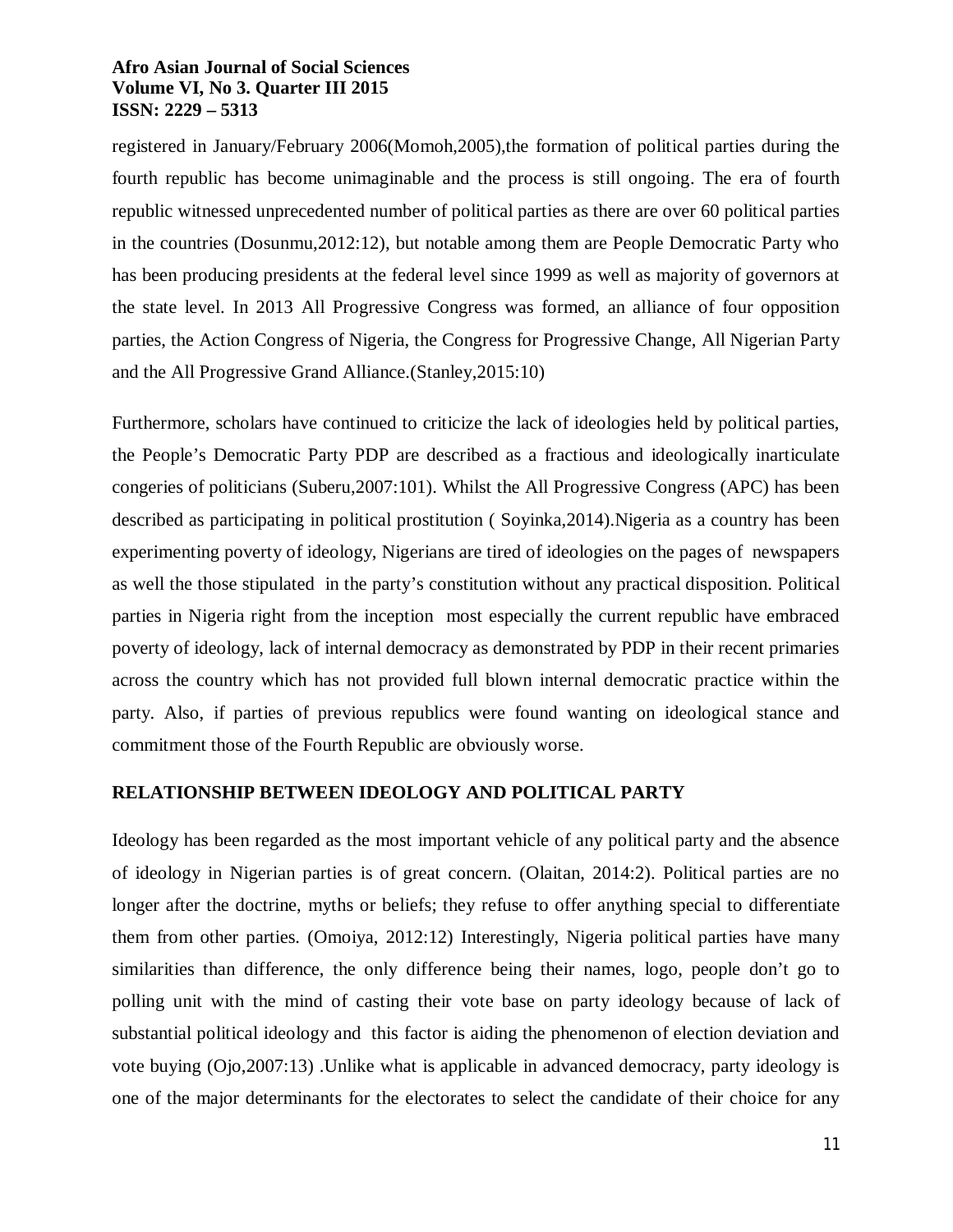elective positions ,in Nigeria, forces of identity particularly, ethnicity and religion ,vote buying appear to have taken the place of ideology in Nigerian political system.

Omotola (2009) assert that Nigeria parties seem to be bereft of clear ideological commitments upon the relegation of politics of issues to the background across the various republics and its place the ascendency of identity or money politics. Undoubtedly, political party is one of the most complex and critical institution of democracy or what Omotola called Makers of democracy and neither democracy or democratic society are thinkable without them base on their functions and responsibilities (Omotola,2013:12), with the absence of ideological based party in Nigeria as well as massive spread of democracy in Africa or what Huntington( 1991) referred to as the third wave of democratization to Africa including Nigeria, leading to an unprecedented resurgence of multiparty politics, there is no controversy about the fact that the mere adoption of party pluralism with no clear ideology will not automatically advance the cause of democracy in Nigeria.(see oyinloye,2009)

Basically, Nigerian political parties are not driven by any substantial ideologies and the party agendas are sin qua non to democratic consolidations, the agendas of parties suppose to influence the decision of the citizens at the poll but reverse is the case In Nigeria political system most especially under the current fourth republic.(Gadan,2009:10).Similarly, Jinedu,(2008:3) made a critical observation of what he called " developmental circumstance" of the party in Nigeria such as the country's social structure, religion, language, ethno-communal, rural urban divide, ideology and education at all level. Party ideologies have been basterdise; religion and ethnic sentiment have become fundamental factors. Whatever the case, it is imperative to note that at the very heart of success or failure of political party is the important question of political ideology. The emergent political parties from the mid 1920s reflected the dominance of the nationalist movements by a combination of petit-bourgeois middle class and proletarian strata of the country's social structure yet the logic of competitive party and electoral politics and unfading ethno-federal political structure in the country meant that the emergent political parties must have speculated ideologies as part of their electoral strategies unlike the current fourth republic(Gabriel,2007:13), there were symbiotic relationship between a number of political parties during 1950 and 1960.Although class and ideology division seemed not to have been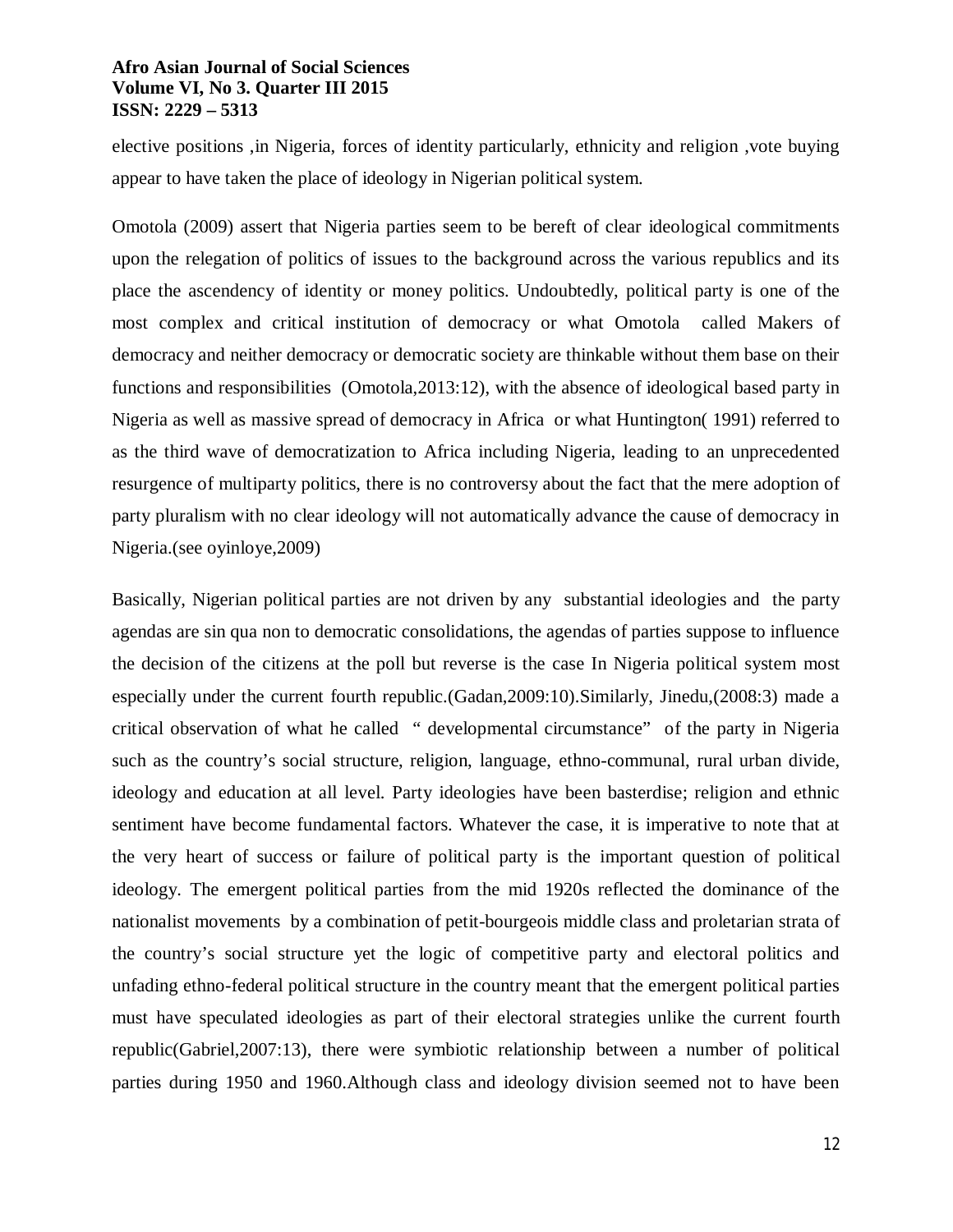significantly salient element of social structure of Nigeria, there is a sense in which the emergent party system in the 1950s and 1960 reflected class and ideological differences, most of the Nigerian parties during this period was what might be characterized as elite parties, with the exception of the Northern Element progressive Union(Panter,2010:12)Interestingly, in a democratically matured climes, political ideologies are the oil that grinds the wheel of successful political parties and their activities, ideology serve as the roadmap that guides a party's quest for control of the apparatus of government, moreso, ideologies act as a recipe for dishing out piquant manifestos to the electorates in a bid to get their votes during election.(Stanley,2015:1), infact one can rightly posit that an ideology succinctly describes what politician stand for, it is his life blood, ideology here refers to that set of economic cum political beliefs strongly held by members of a political party be it People Democratic Party or All Progressive Congress, with which the party hopes to arm itself with in order to tackle socio-economic issues if voted into power. Sadly, in Nigeria, political parties are no longer than a cabal of kleptomaniacs who are united by their sordid motives of looting the nation's treasury. Political ideologies are largely alien to Nigerian political parties which are utterly bereft of any modicum of a sense of direction (Aba, 2013:12), political parties are just constitutionally recognized platform for elevating our light-fingered leaders into vantage positions of authority, from where they loot and stash away unquotable figures in Swiss accounts while the masses wallow in penury. Hence, we have opposition parties who are just groups of disgruntled elements itching to have a bite at the national cake. This lack of ideology and a sense of direction accounts for why carpet-crossing is the order of the day in Nigerian political setting. Recently, allegiance is bought with "Ghana must go sack" and politicians change parties faster than a chameleon changes colour in ballroom light fittings. (Stanley, 2015:2)The idea of carpet-crossing and counter carpet-crossing that have become the order of the day in Nigerian politics should not be done without due recourse to party's ideology as this will be tantamount to dinning with the devil with bare fingers, joining political party should be determined by parties and political ideology. The current political landscape in Nigeria has demonstrated high level of indiscipline and lack of ideology, where politicians change party as if they are changing cloths. The structure of political party has allowed for little democratic space, this indiscipline and lack of clearly defined ideology have not provided for full blown internal democratic practice within parties and if there is any issue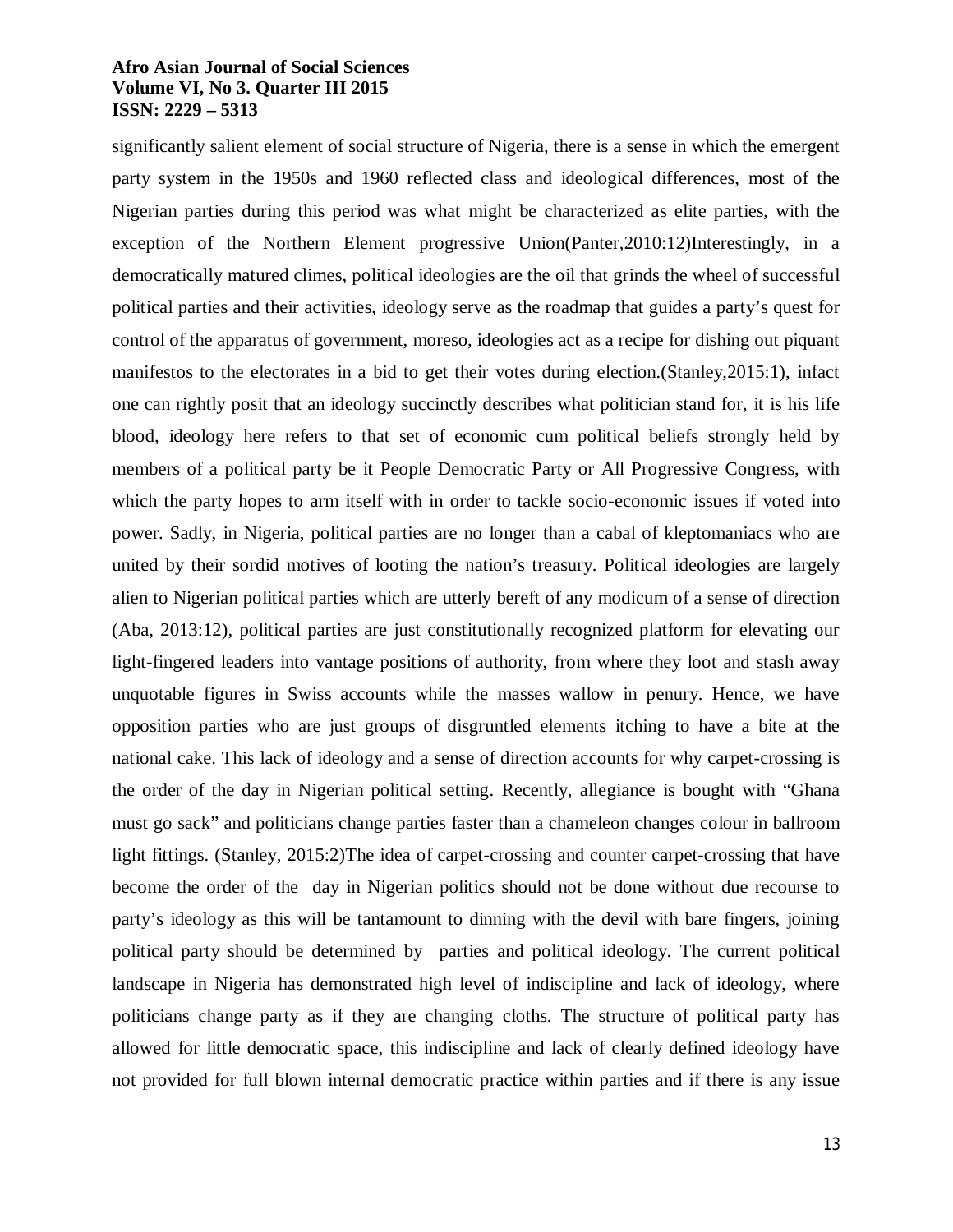that needs to be addressed within all political parties in Nigeria, it has to be the lack of discipline, internal democracy and ideology (Peter, 2014:11)

#### **CONCLUDING REMARKS**

Political parties is sin qua non to the attainment of democratic government. Political parties are the only platforms through which leaders get elected into their various positions. Given the obvious poverty of ideology that characterizes the

first three political parties of the Fourth Republic, PDP, APP and AD, it should not be surprising that almost all the others parties that sprang up or broke away from them did not do so because of ideological disagreements. Neither was it that they have articulated alternative views of governance for sustainable democracy and development as a viable basis of popular mobilization to wrestle power from the incumbent party. Rather, they were products of adversarial elite behavior taken to the points of irreconcilability. Little wonder, these parties also have no ideological stance on major national questions other than the transformation and manipulation of forces of identity particularly ethnicity and religion. The implication is that the so-called political parties are not in competition with one another. They are in factions; these factions are more in competition within themselves than with another party. Nigerian political parties are not driven by any substantial ideological disposition because there are no clear objectives for party formations as well as admission of members. Parties must be driven by meaningful ideology for the fulfillment of it original objectives as well as ensuring democratic consolidation in Nigeria.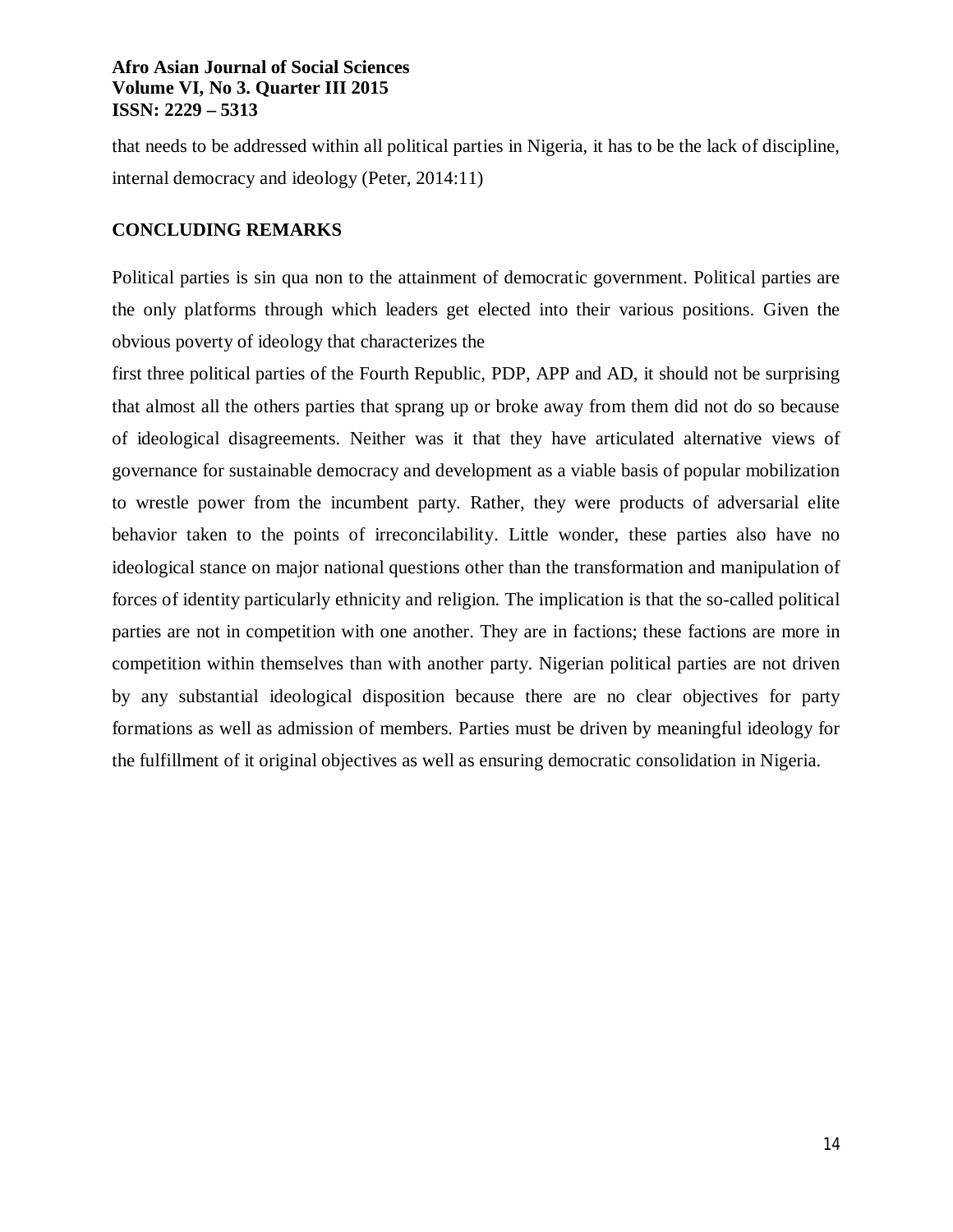#### **REFERENCES**

Aba,M.(2010) *The Structure of Political Parties in Nigeria*. Brinks Press. Lagos. Adele,J. L. (2011) *Inter-Party Dialogue in Nigeria: Examining The Past, Present And Future.* Paper Presented at the Inaugural DGD Political Parties Dialogue Series, held on October 4, 2011 at Bolingo Hotel, Abuja.

Dilly,C.(2005*) Democracy and the Electoral Process in Nigeria*. Ibadan University Press. Dosumun,A. (2015) *Political parties and party system in Nigeria*. Conference Organised by Dosunmu Mandate,Lagos Dudley,B.J.(1973) *Instability and Political Order: Politics and Crisis in Nigeria.* Ibadan University Press.. Gabriel,T. (2010*) Political Parties and Democratization under the fourth Republic* Green house Publishers, Lagos. Gadan,H.(2014), *Political Parties in Africa*. Preagan, Newyork. Hodgkin, T.(1961), *African Political Parties: An Introduction*, Hammond swort, Middlesex: Pegiuin. Huntington,S.P.(1991),*The Third Wave :Democratization in the Late Twentieth Century*. University of Oklahoma Press. Iyare,T.(2004) "An Overview of Political Parties" , in Odion-Akhine,S (ed) *Governance: Nigeria and the World,* Lagos: Centre For Constitutionalism and Demilitarization. (CENCOD*).* James,A(2012) *The Phenomenon of Electoral Violence in Nigeria's Fourth Republic*. Vantage Publishers. Jinedu,A.L.*(1995) "* Electoral Administration in Africa: A Nigerian Case Study

Under the Transition to Civil Rule Process*" in Adejumobi,S& Momoh,(eds) .The Political Economy of Nigeria Under Military Rule."SAPES Books*

Mommoh,T. (2005) Election and Democratic Consolidation in Nigeria. Lagos:NPSA.

Ngou,T. (1989) *Understanding the Past, Present a*nd *the Future of Nigeria's Political Parties*. Heinemann, Ibadan.

Nnoli, O. (2003) *Introduction to Politics.* Enugu: PACREP.

Ojo,E.O (2006) "Democratic Consolidation in Nigeria" In Ojo, E.O(ed) *Challenges of Democratic Consolidation in Nigeria* Ibadan: John Archers Publishers.

Okosisi-Simbine,T. (2005) *Political Vagrancy and Democracy in Nigeria*.

Monograph Series No.11, NISER, Ibadan.

Olaitan,B. (2015), "The Role of Political Parties in Nigeria's Democratic Consolidation". *The Guardian*, Lagos.

Omotola ,J.S.(2009) "Nigerian Parties and Political Ideology"*. Journal of alternative Perspectives in the Social Sciences. Vol, No3*